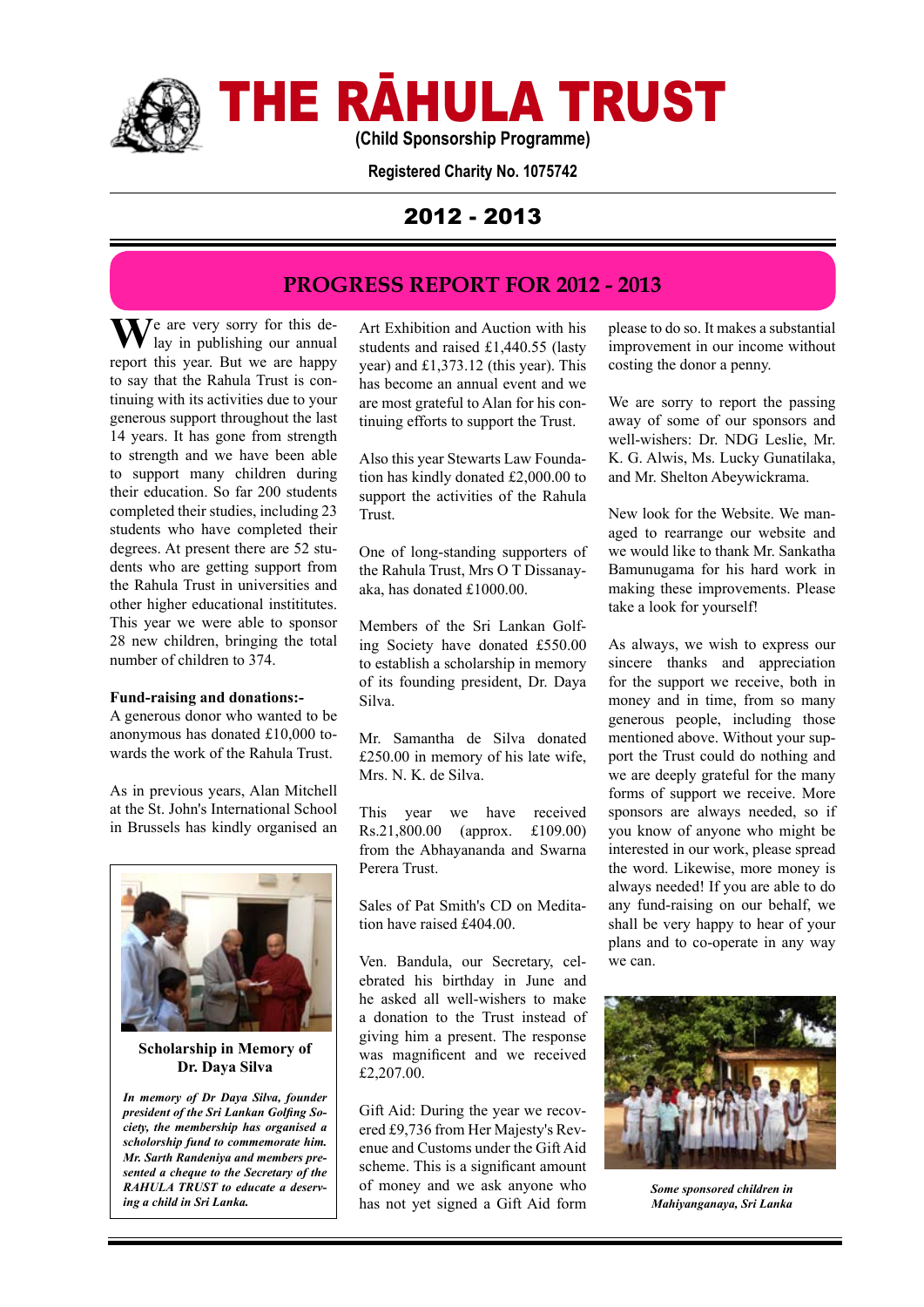# **Education Development Programme- - "Rainbow Project" Implemented by RAHULA TRUST in partnership with SIDDHARTHA CHILD DEVELOPMENT FOUNDATION**

In certain remote areas of Sri Lanka, children do not get a sufficient level of education owing to the vicious cycle of poverty. Communities and parents do not understand that providing education for their children is the most powerful mechanism to break this cycle. In addition, poverty has created obstacles for the education of such disadvantaged, marginalised children where they cannot afford to go for additional classes, they do not have the means to obtain books and they encounter only demotivating factors in terms of education from the parents and the community. "Rainbow project" is the children's education development initiative implemented by the Rahula Trust, UK in partnership with Siddhartha Child Development Foundation (SCDF), Sri Lanka in Padaviya and Wilgamuwa educational zones where poverty is responsible for many problems with children's education. Expected results from this project are narrated below.

### Expected results:

• Inspired and motivated children involved in education.

• Gradual improvement of children in respect of educational record. • Motivated parents providing an environment conducive for their

children's studies. • Educated children with self-reli-

ance focusing on success.

SCDF, with the kind monetary assistance of the Rahula Trust, has been carrying out project activities through in one centre in Padaviya educational zone and three centres in Wilgamuwa educational zone.

| Educational<br>Zone | Centre                  | Grade | Number of<br><b>Students</b> |
|---------------------|-------------------------|-------|------------------------------|
|                     |                         |       |                              |
| Padaviya            |                         |       |                              |
|                     | Ruwanpura Vidyalaya     | 07    | 42                           |
|                     |                         | 08    | 33                           |
|                     |                         | 09    | 37                           |
|                     |                         | 10    | 35                           |
| Wilgamuwa           |                         |       |                              |
|                     | Maraka Vidyalaya        | 08    | 42                           |
|                     |                         | 09    | 28                           |
|                     |                         | 10    | 36                           |
|                     |                         | 11    | 15                           |
|                     |                         |       |                              |
|                     | Hattota Amuna Vidyalaya | 08    | 32                           |
|                     |                         | 09    | 30                           |
|                     |                         | 10    | 34                           |
|                     |                         | 11    | 15                           |
|                     | Nugagolla Vidyalaya     | 08    | 46                           |
|                     |                         | 09    | 60                           |
|                     |                         | 10    | 65                           |
|                     |                         |       | <b>Total</b><br>550          |





*Trustees of the Rahula Trust, Dr. Robert Parsons and Mr. Martin Evans met officials from Siddhartha Foundation to discuss the progress of the teaching project in Padaviya and Wilgamuwa educational zones. These are located in Anuradhapura and Matale Districts.*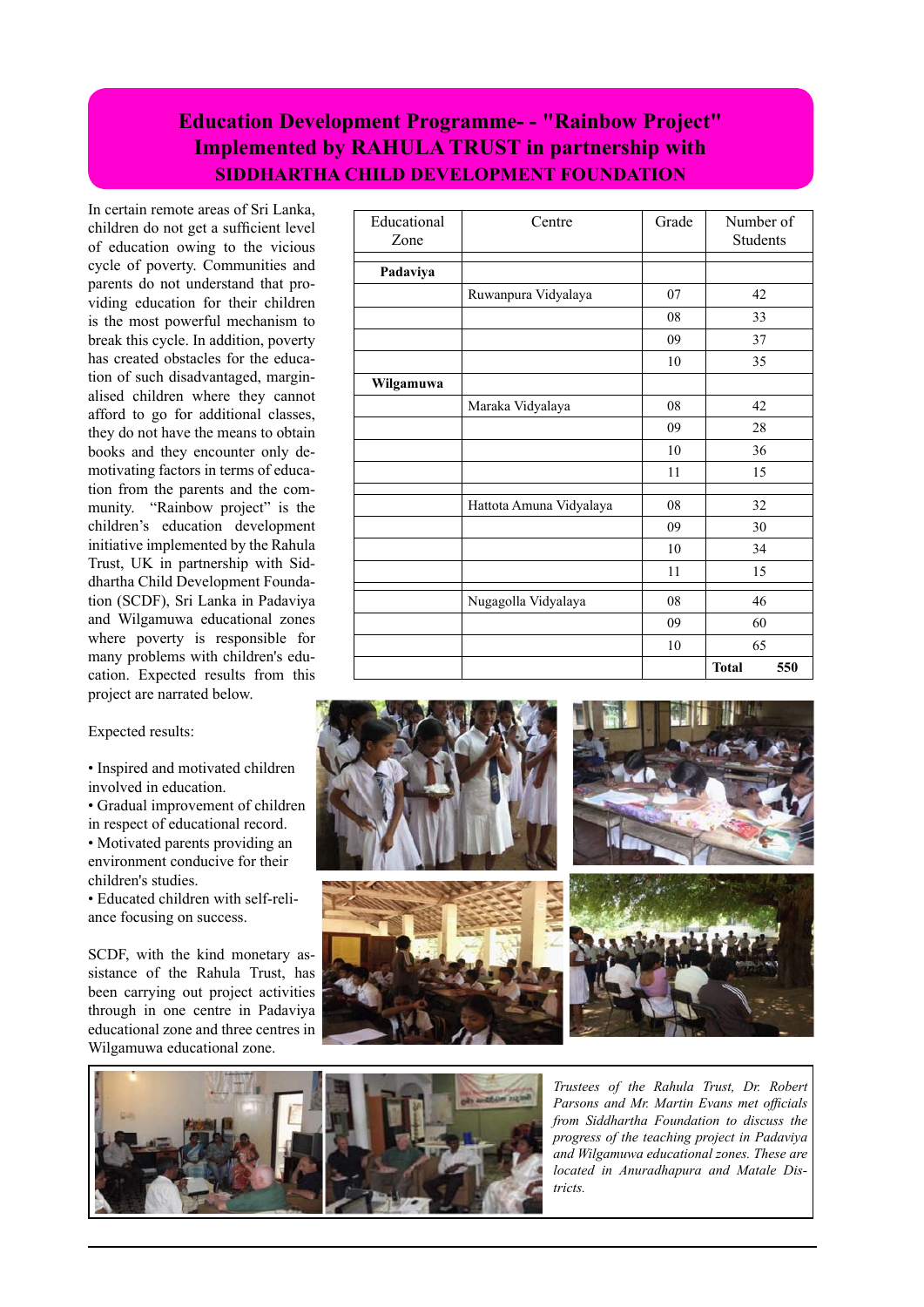## **PROJECT COLOMBO COMPUTER DONATION TO SRI LANKA**

### **COMPUTER CENTRE, KIDELPITIYA, BANDARAGAMA**

*At the recommendation of the Rahula Trust, over 50 computers were donated by Project Colombo to start and develop the computer centres in Sri Lanka. The children in the Jagaddala Children's Home at Kidelpitiya Bandaragama Sri Lanka were very happy to receive ten (10) computers. This generous donation will help them to increase their knowledge of computers. This Children's home is managed by Ven. Kidelpitiye Aryamythri.* 



**COMPUTER CENTRE, HIRIPITIYAGAMA**

*At the recommendation of the Rahula Trust, 10 computers were donated by Project Colombo for starting a computer centre in Sri Jinendraramaya, Hiripitiyagama, Ipalogama, in Anuradhapura District in Sri Lanka. Under the instructions of Ven. K Ariyarathana, Head of the Vihara, this computer centre was officially inaugurated by Hon. S M Ranjith, Chief Minister of North Central Province, on 12th May 2013. A very large gathering attended the event.*



## **MADANWALA DHARMODAYA PIRIVENA**

*Mr K P N A N Perera, Sri Lanka representative for the Rahula Trust, handed over 10 computers supplied by Project Colombo to Ven. W. Sumangala, Head of the Vihara, and Ven. A Gunarathana Nayaka Thera, Principal of the monks' training college, Madanwala in Hanguranketa for the use of computer traning for monks.*







#### **COMPUTER CENTRE, MANAMPITA, TALGASWALA**

*Sri Punyawardhanarama Dhamma School at Manampita, Talgaswala, received 5 computers at the request of Ven. Amitha, Head of the Vihara from Project Colombo, to start a much-needed computer centre in this remote part of Sri Lanka. The Children were very happy and expressed their thanks for the generous work of Jonny, Kirraly and volunteeers and their magnificent support. Special thanks to ATLAS Shipping, 430 High Road, Willesden, London NW10 2XA, for arranging free shipping of those computers.*